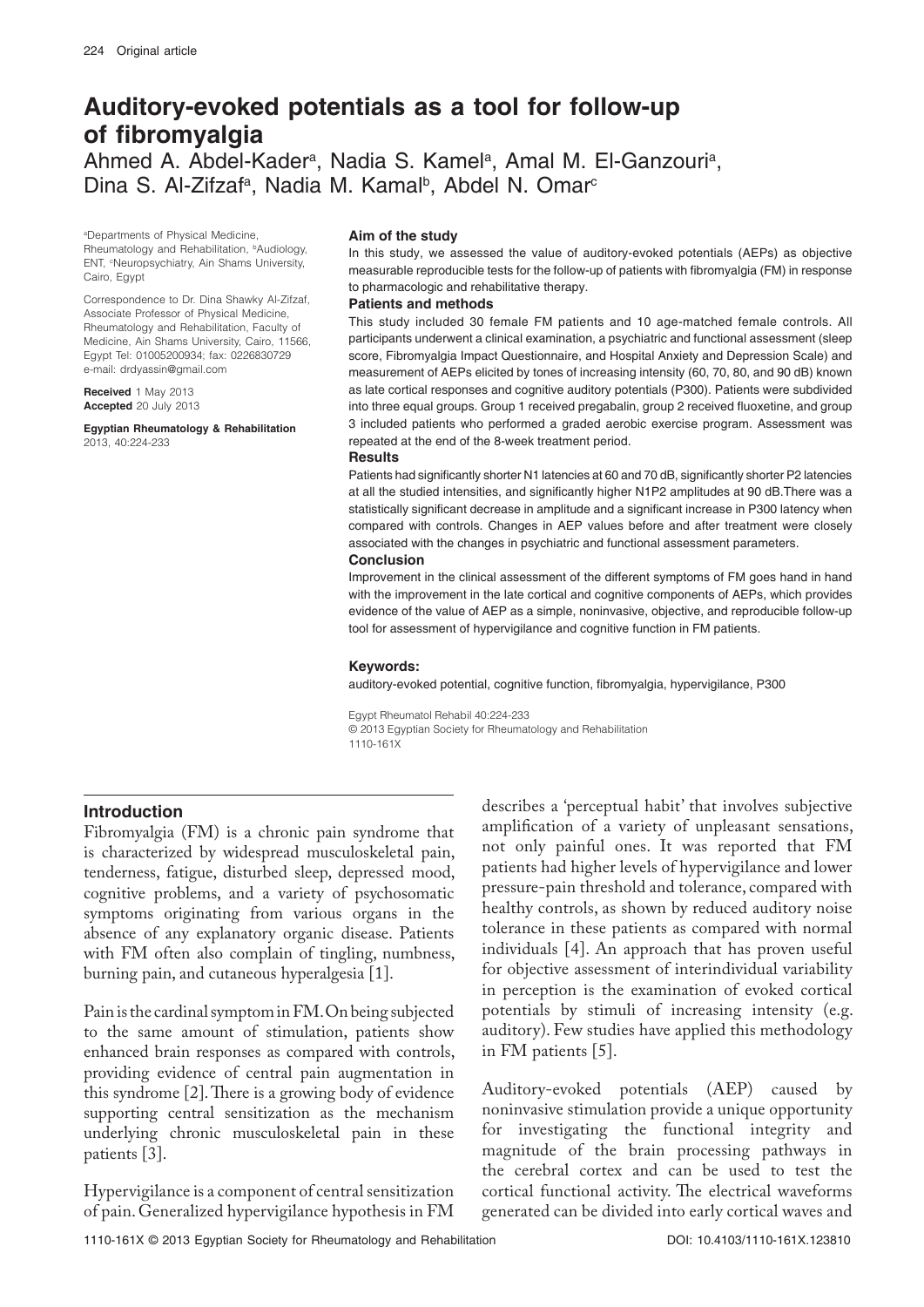late components, where waveforms are designated by their polarity (P-positive, N-negative) and latency (timing of peak) after stimulus onset. In addition, the amplitude (the size of the voltage difference between the component peak and a prestimulus baseline) is also quantified [6].

Responses recorded after 50-200 ms from stimuli are response patterns due to activity in higher auditory portions of the brain, such as the cerebral cortex, and are called auditory late response. They appear to be generated from the primary cortex (ventral portion of the medial geniculate body and primary auditory and nonprimary areas in the auditory thalamocortical pathway) [7].

The use of auditory late response elicited by increasing tones of intensity in FM patients may be a subjective test of generalized hypervigilance to noxious stimulation and defective inhibitory mechanisms that may be crucial factors in the pathophysiology of FM [8].

The P300 response is essentially a component within an extended auditory late-response time frame, occurring in the 300 ms region (with positive voltage, hence P) after acoustic stimuli. It is usually recorded under special stimulus conditions. The target signal produces a positive wave in the latency region of 300 ms; these are called cognitive or event-related potentials (ERPs) [9].

ERPs are useful indices for assessing changes in cognitive brain functions. In particular, the P300 component of the ERP has been widely applied in the scientific study of age-related cognitive dysfunction because it reflects attention and memory processes. The P300 represents concurrent activity in multiple regions of the brain, including temporoparietal neocortical areas and higher limbic structures, and the P300 amplitude can thus be viewed as a measure of central nervous system activity that reflects the processing of incoming information when it is incorporated into memory representations of the stimulus and the context in which the stimulus occurs. P300 latency is an index of the processing time required before response generation; it is a sensitive temporal measure of the neural activity underlying the processes of attention allocation and immediate memory. In addition, P300 latency is negatively correlated with mental functions in normal individuals, with shorter latencies associated with superior cognitive performance [10]. Both components proved to be reliable tests [11].

# **Aim**

In this study, we assessed the value of AEPs as objective measurable reproducible tests for the follow-up of patients with FM in response to pharmacologic and rehabilitative therapy.

**Auditory-evoked potentials as a tool** Kamel *et al***. 225**

## **Patients and methods**

This study was conducted on 30 female FM patients attending the Outpatient Clinic of Physical Medicine, Rheumatology and Rehabilitation and Psychiatry Departments of Ain Shams University Hospitals, fulfilling the 1990 American College of Rheumatology criteria for the diagnosis of primary FM [12]. The inclusion criteria for the study group comprised a negative history for dementia, cerebrovascular disease, alcohol abuse, psychoactive drug treatment, and other neurological disorders. None of the patients had comorbid psychiatric disorders. Patients with rheumatologic (e.g. rheumatoid arthritis and SLE), neurological, endocrinal, and metabolic disorders, diagnosed malignancy, auditory and vestibular disorders, who were pregnant, who were using contraceptive pills, or who had rheumatic heart disease, congenital heart disease, respiratory and chest conditions, anemia, and other chronic debilitating diseases were excluded from the study. Written informed consent was taken from the patients. The study also enrolled 10 healthy agematched and sex-matched volunteers as the control group. The study was approved by the ethical committee of the Faculty of Medicine, Ain Shams University.

All patients underwent thorough medical history taking and full clinical examination. Laboratory tests including complete blood count, erythrocyte sedimentation rate, C-reactive protein, liver function tests (AST and ALT), kidney function tests (serum creatinine and blood urea), glycated hemoglobin, free T3, T4 and thyroid-stimulating hormone, rheumatoid factor, and ANA were carried out.

Psychiatric and functional assessment was performed using the questionnaire of widespread pain, fatigue, and disability using a visual analogue scale (VAS) [13], ranging from 0 to 10, where 0 indicates no symptoms and 10 indicates severe symptoms. Sleep disorder assessment was performed using the 11-point numeric rating scale of sleep to assess sleep quality during the previous 24 h [14]. The Fibromyalgia Impact Questionnaire (FIQ), which is a 20-item patientreported instrument containing 10 subscales, was used to yield a combined total score. A questionnaire on depression and anxiety was assessed according to the Hospital Anxiety and Depression Scale (HADS) [15].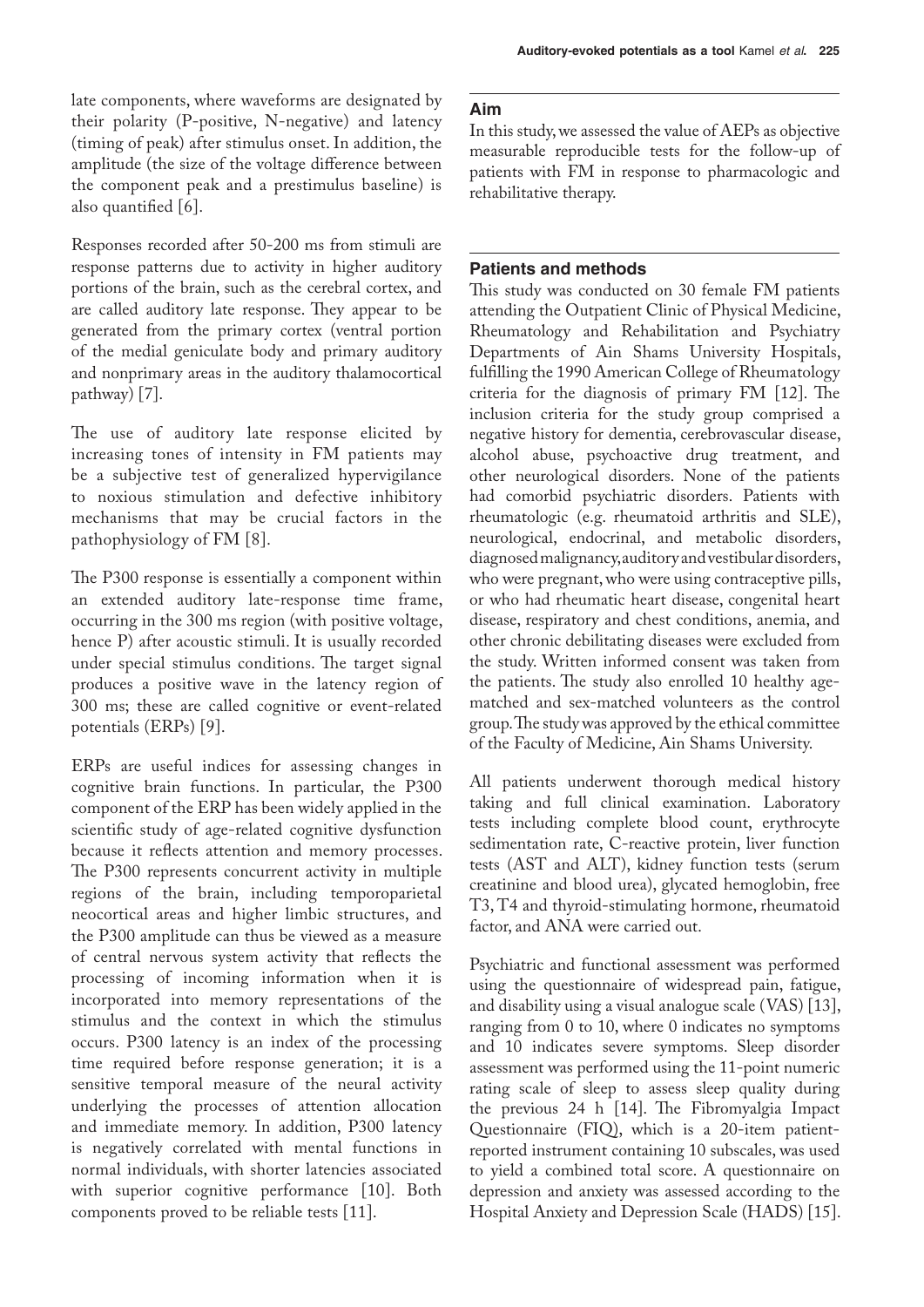### **Auditory-evoked potentials**

### **Late-latency auditory-evoked potentials**

Audiometry was performed before AEP recording to rule out the possibility of hearing deficiency. AEPs were, in all cases, recorded between 9 and 11 a.m. Patients had to have slept well the previous night and had to come to the laboratory without having breakfast or without smoking. They sat in a comfortable chair with their eyes closed in a darkened room and were instructed to listen to a series of tones through earphones. They were asked not to make eye and body movements. The AEPs were recorded during the presentation of five series of 1000- Hz binaural tones. Within each 90-stimulus series, tone intensity was constant (60, 70, 80, and 90 dB in successive series). Each tone was of a total duration of 50 ms (including 10-ms ramps at start and finish) and was presented at a rate of 0.7/s. Each series was separated from the next by an interval of 20 s. The signals were recorded at the vertex using the right earlobe as reference. It was amplified 20 000 times and filtered using a 1-30 Hz band-pass (EP Program 4.0; Bio-logic Systems). Impedances were kept at 5 k $\Omega$  or less. The signals were sampled at 257 Hz with a rest interval of length 700 ms, including 200 ms of prestimulus baseline. For each patient, two traces of five representative waveforms were obtained (one per intensity level).

All further analyses were performed using data extracted from these four average waveforms. For each of the four intensities, the N1 and P2 latency and the N1P2 peak-to-peak amplitude were measured. The N1 component was identified as the most negative peak within the 60-125-ms window and P2 as the most positive peak between 110 and 210 ms. As a measure of the intensity dependence of the AEPs, the slope of the N1P2 amplitude versus intensity plot (*A*-*I slope) was calculated for each patient.*

**Extended late-latency auditory-evoked potentials (P300)** Late response of ERPs is called P300. Late ERPs were recorded with Ag/AgCl electrodes (impedance was held below 5 kΩ) on a DantecKeypoint (Medtronic, Denmark) device, in an electromagnetically isolated, sound attenuating room. The active electrode was placed at Cz (vertex) and referenced to the linked earlobe. P300-evoked potentials were generated after a tone was presented to both ears (binaurally) by two stimuli, one more common than the other. The patient was typically instructed to pay attention to the rare stimulus, ignoring the more common stimulus, which is called 'oddball' paradigm; the discrimination paradigm was performed through a headphone with frequent (85%) tones of 1000 Hz and rare oddball stimuli (15%) of 2000 Hz at 80 dB. Patients were instructed to count rare stimuli (target

tones at 2000 Hz) and to report at the end of the session. When there was a discrepancy of more than 10% hits between the actual number of stimuli and the number reported by the patients, recordings were repeated. Latencies (ms) of the P3 peak and amplitudes  $(\mu V)$  of P3 were recorded.

After assessment, patients were randomly allocated to three groups: Group 1 included 10 patients who received 75 mg pregabalin tablets twice daily of a total dose of 150 mg/day for 8 weeks; group 2 included 10 patients who received fluoxetine capsules of 20 mg/day for 8 weeks; and group 3 included 10 patients who underwent only a graded aerobic exercise program for 8 weeks (16,17).

The psychiatric and functional assessment and AEPs were performed at the start of the study for all patients and at the end of the 8-week treatment period.

Statistical analysis was performed using a statistical software package 'SPSS' version 10. Descriptive quantitative data were expressed as ranges, mean, and SD and as numbers and percentages for qualitative data. Student's *t*-test was used to compare between two independent means, one-way analysis of variance test was used for comparison between the three study groups, and the paired sample t-test was used for comparison between results before and after treatment. A *P*-value less than 0.05 was considered significant and a *P*-value less than 0.01 was considered highly significant. All results were tabulated and statistically analyzed.

### **Results**

The present study was conducted on 30 female patients with FM. Ten age-matched and sex-matched healthy volunteers were included in the study as the control group. The patients were classified into three groups: Group 1 included 10 patients treated with pregabalin 150 mg/day for 8 weeks; group 2 included 10 patients who received fluoxetine 20 mg/day for 8 weeks; and group 3 included 10 patients who performed a graded aerobic exercise program for 8 weeks. The demographic and clinical data of the patients are shown in Table 1.

Fifty percent of the patients had postural hypotension and 46.7% complained of morning stiffness (<30 min). Comparison between patients and healthy controls for laboratory data revealed a nonsignificant difference (Table 2).

An initial evaluation of the AEPs for all patients and controls was conducted, and the findings were compared. Late-latency AEPs N1 and P2 latencies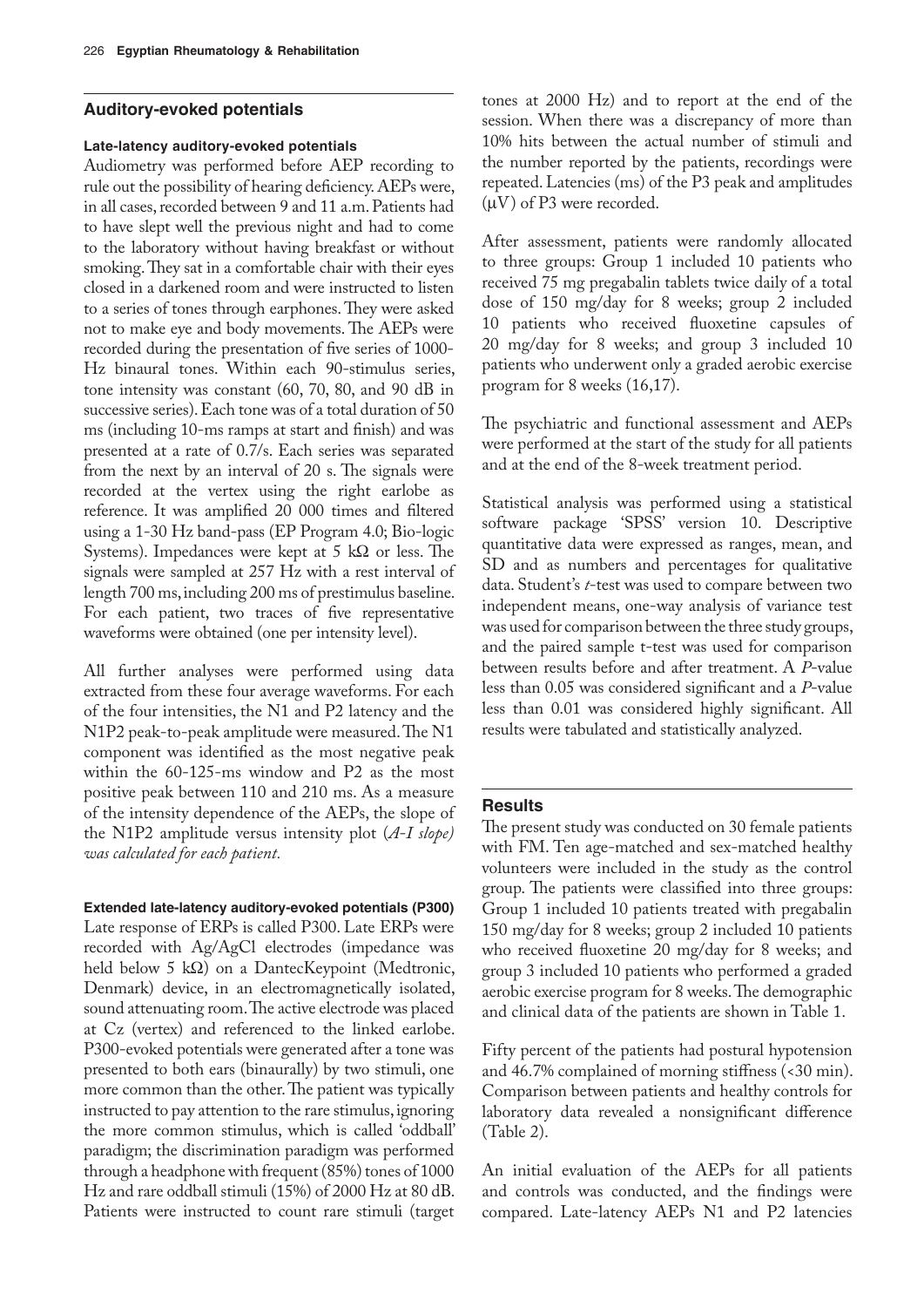**Table 1 Demographic and clinical data of the fibromyalgia patients**

|                           | Range     | Mean $\pm$ SD     |
|---------------------------|-----------|-------------------|
| Age (years)               | $20 - 38$ | $30.7 \pm 5.03$   |
| Disease duration (months) | $3 - 60$  | $19.13 \pm 15.35$ |
| Number of tender points   | $11 - 16$ | $12.73 \pm 1.44$  |
| Fatique duration (months) | $2 - 48$  | $11.43 \pm 10.29$ |
| VAS (mm)                  | $7 - 9$   | $8.17 \pm 0.59$   |
| Sleep score               | $6 - 9$   | $7.9 \pm 0.92$    |
| FIQ                       | $6 - 18$  | $15.47 \pm 2.06$  |
| <b>HADS</b>               | $10 - 14$ | $12.03 \pm 1.22$  |

FIQ, fibromyalgia impact questionnaire; HADS, hospital anxiety and depression scale; sleep score, 11-point numeric rating scale of sleep; VAS, visual analogue scale.

**Table 2 Comparison of mean and SD of laboratory data in patients and controls**

|                                                                   | Groups Mean $\pm$ SD $t$                | P | Significance |
|-------------------------------------------------------------------|-----------------------------------------|---|--------------|
| Hb $(g\%)$                                                        | Patients $12.28 \pm 0.54$ 0.341 > 0.05  |   | ΝS           |
|                                                                   | Controls $12.35 \pm 0.53$               |   |              |
| ESR (mm/h)                                                        | Patients $14.63 \pm 3.13$ 0.207 $>0.05$ |   | NS.          |
|                                                                   | Controls $14.4 \pm 2.95$                |   |              |
| ALT (IU/mm)                                                       | Patients $22.27 \pm 1.53$ 0.295 $>0.05$ |   | NS.          |
|                                                                   | Controls $22.1 \pm 1.59$                |   |              |
| AST (IU/mm) Patients $22.77 \pm 2.08$ 0.296 > 0.05                |                                         |   | NS.          |
|                                                                   | Controls $23 \pm 2.4$                   |   |              |
| Serum creatinine Patients $0.8 \pm 0.15$ 0.338 $>0.05$<br>(mg/dl) |                                         |   | NS.          |
|                                                                   | Controls $0.78 \pm 0.19$                |   |              |
| Blood urea<br>(mg/dl)                                             | Patients $34.57 \pm 2.94$ 0.346 $>0.05$ |   | ΝS           |
|                                                                   | Controls $34.2 \pm 2.78$                |   |              |

ALT, alanine aminotransferase; AST, aspartate aminotransferase; ESR, erythrocyte sedimentation rate.

were shorter in patients at all sound intensities tested. The N1P2 amplitude was significantly higher in FM patients. Cognitive auditory potentials (P300) showed longer latencies and lower amplitudes compared with those of controls (Table 3).

Patients in the three randomly divided groups did not show significant differences with respect to their clinical characteristics, mean values of laboratory data, and initial values of all AEP recordings (*P > 0.05) on comparison* using the analysis of variance test.

### **Group 1 results**

Comparison between clinical data before and after treatment with 150 mg pregabalin daily for 8 weeks using the paired sample test revealed significant improvement in the sleep score and HADS *(P < 0.05), as well as highly significant improvement in the VAS and FIQ (P < 0.001)* (Table 4).

Late cortical responses N1 and P2 in group 1 patients at all sound intensities tested showed significantly longer

#### **Table 3 Comparison of mean and SD of initial auditoryevoked potentials at different sound intensities in patients and controls**

|                                           | Groups          | Mean $\pm$ SD                            | t    | P             | Significance |
|-------------------------------------------|-----------------|------------------------------------------|------|---------------|--------------|
| N1 latency at<br>60 dB (ms)               |                 | Patients $115.5 \pm 8.13$                |      | 4.677 < 0.001 | <b>HS</b>    |
|                                           | Controls        | $128 \pm 2.31$                           |      |               |              |
| N1 latency at<br>70 dB (ms)               | <b>Patients</b> | $110.5 \pm 7.23$                         | 4.85 | < 0.001       | <b>HS</b>    |
|                                           |                 | Controls $122.3 \pm 2.63$                |      |               |              |
| N1 latency at<br>80 dB (ms)               |                 | Patients $101.87 \pm 5.04$               |      | 1.119 > 0.05  | <b>NS</b>    |
|                                           |                 | Controls $103.8 \pm 2.09$                |      |               |              |
| N1 latency at<br>90 dB (ms)               |                 | Patients $97.87 \pm 4.69$                | 1.66 | >0.05         | <b>NS</b>    |
|                                           |                 | Controls $100.4 \pm 1.71$                |      |               |              |
| P2 latency at<br>60 dB (ms)               |                 | Patients $141.73 \pm 5.56$               |      | 4.694 < 0.001 | <b>HS</b>    |
|                                           | Controls        | $152.3 \pm 4.45$                         |      |               |              |
| P2 latency at<br>70 dB (ms)               |                 | Patients $141.53 \pm 4.37$               | 3.74 | < 0.001       | <b>HS</b>    |
|                                           | Controls        | $149 \pm 4.56$                           |      |               |              |
| P2 latency at<br>80 dB (ms)               |                 | Patients $141.4 \pm 4.28$                |      | 4.175 < 0.001 | НS           |
|                                           | Controls        | $150 \pm 4.91$                           |      |               |              |
| P2 latency at<br>90 dB (ms)               |                 | Patients $142.27 \pm 5.04$               |      | 2.151 < 0.05  | S            |
|                                           |                 | Controls $147.3 \pm 5.41$                |      |               |              |
| <b>N1P2</b><br>amplitude at<br>90 dB (mV) | <b>Patients</b> | $4.14 \pm 0.39$                          | 4.32 | < 0.001       | <b>HS</b>    |
|                                           | Controls        | $3.56 \pm 0.31$                          |      |               |              |
| P300 peak<br>latency (ms)                 |                 | Patients $360.33 \pm 27.69$ 2.926 < 0.05 |      |               | S            |
|                                           | Controls        | $334 \pm 9.66$                           |      |               |              |
| P300 peak<br>amplitude (mV)               |                 | Patients $10.84 \pm 1.04$                |      | 5.516 < 0.001 | НS           |
|                                           | Controls        | $13.15 \pm 0.82$                         |      |               |              |

HS, highly significant; S, significant.

latencies at the end of the study. N1P2 amplitude was significantly decreased after treatment. Cognitive auditory potentials (P300) showed shortening of the delayed latencies and increase in the diminished amplitudes after 8 weeks of treatment with pregabalin (Table 5).

Comparison of post-treatment results of group 1 with the results of the control group revealed improvement in all AEP recordings, whether late cortical responses or cognitive auditory potentials, with a resultant nonsignificant difference between FM patients and normal controls, except N1 latency at 90 dB, in which the increase in the shortened latency exceeded normal values to become significantly longer than that of controls (Table 6).

### **Group 2 results**

Treatment with fluoxetine 20 mg/day for 8 weeks resulted in highly significant improvement in the VAS,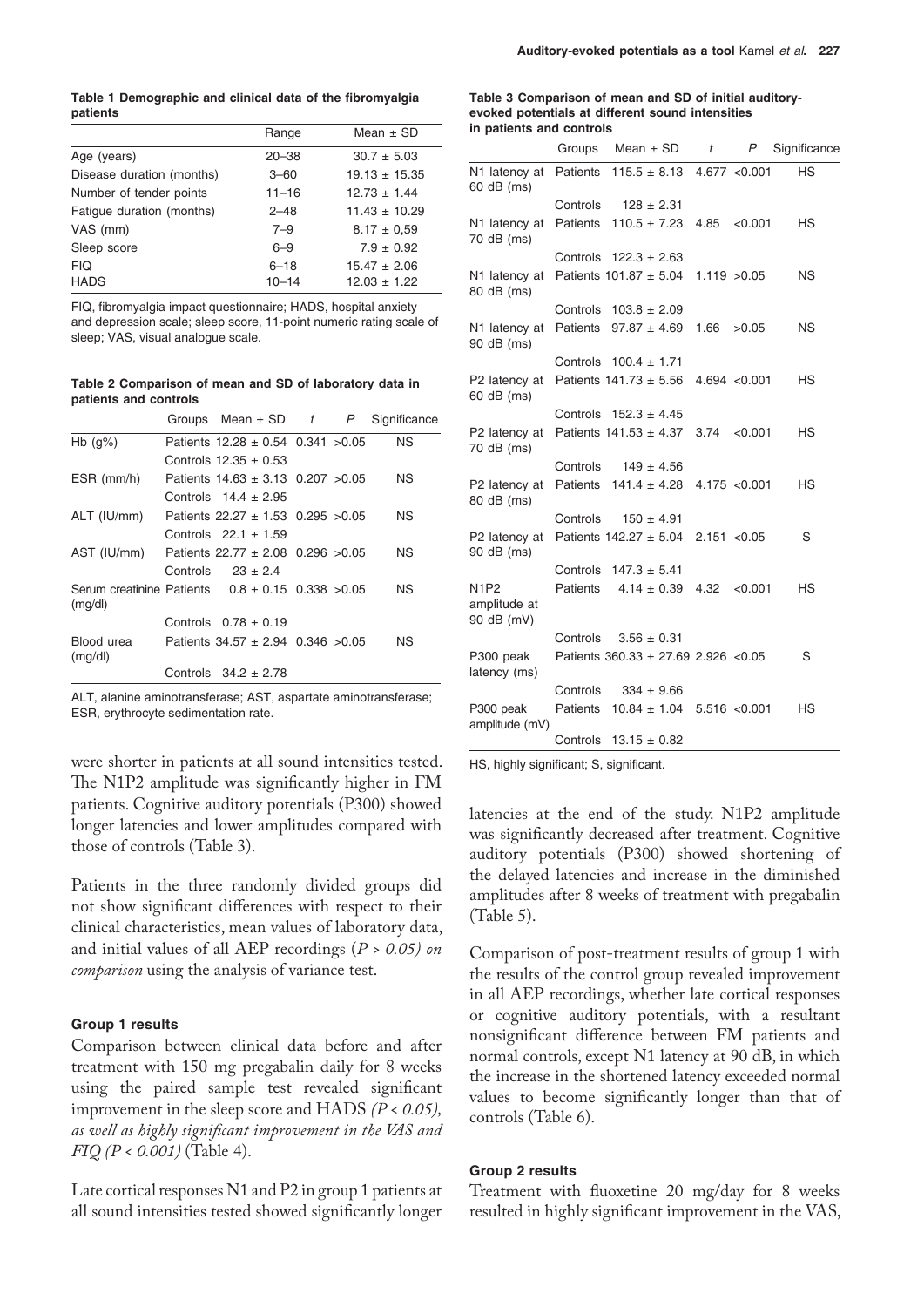**Table 4 Comparison of clinical data in group 1 before and after treatment**

|                    | Mean $\pm$ SD         | t     | P       | Significance |
|--------------------|-----------------------|-------|---------|--------------|
| VAS before         | $8 \pm 0.67$          | 8.820 | < 0.001 | HS           |
| VAS after          | $5.8 \pm 1.03$        |       |         |              |
| Sleep score before | $7.7 \pm 0.95$        | 4.295 | < 0.05  | S            |
| Sleep score after  | $6 \pm 1.05$          |       |         |              |
| FIQ before         | $16.1 \pm 1.1$ 9.127  |       | < 0.001 | HS           |
| FIQ after          | $12.3 \pm 1.76$       |       |         |              |
| <b>HADS</b> before | $11.6 \pm 1.26$ 3.375 |       | < 0.05  | S            |
| <b>HADS</b> after  | $9.8 \pm 1.23$        |       |         |              |

FIQ, fribromyalgia impact questionnaire; HADS, hospital anxiety and depression scale; HS, highly significant; S, significant; sleep score, 11-point numeric rating scale of sleep; VAS, visual analogue scale.

**Table 5 Comparison of auditory-evoked potential recordings before and after treatment in group 1**

|                                                        | Mean $\pm$ SD                   | t              | Ρ             | Significance |
|--------------------------------------------------------|---------------------------------|----------------|---------------|--------------|
| N1 latency at 60 dB<br>(ms) before                     | $115.5 \pm 8.64$                |                | 7.236 < 0.001 | НS           |
| N1 latency at 60 dB<br>(ms) after                      | $127.5 \pm 6.77$                |                |               |              |
| N1 latency at 70 dB<br>(ms) before                     | $110 \pm 7.07$                  |                | 3.498 < 0.05  | S            |
| N1 latency at 70 dB<br>(ms) after                      | $120.5 \pm 4.97$                |                |               |              |
| N1 latency at 80 dB<br>(ms) before                     | $103.7 \pm 5.49$                |                | 3.958 < 0.05  | S            |
| N1 latency at 80 dB<br>(ms) after                      | $105.3 \pm 5.96$                |                |               |              |
| N1 latency at 90 dB<br>(ms) before                     | $100.1 \pm 5.28$                |                | 5.211 < 0.001 | НS           |
| N1 latency at 90 dB<br>(ms) after                      | $104.4 \pm 4.06$                |                |               |              |
| P2 latency at 60 dB<br>(ms) before                     | $143.6 \pm 3.69$                |                | 6.384 < 0.001 | НS           |
| P2 latency at 60 dB<br>(ms) after                      | $153.3 \pm 4.57$                |                |               |              |
| P2 latency at 70 dB<br>(ms) before                     | $140.1 \pm 4.18$                | 9.97           | $<$ 0.001 $<$ | НS           |
| P2 latency at 70 dB<br>(ms) after                      | $149.7 \pm 3.59$                |                |               |              |
| P2 latency at 80 dB<br>(ms) before                     | $142.7 \pm 3.47$                |                | 6.987 < 0.001 | НS           |
| P2 latency at 80 dB<br>(ms) after                      | $150.7 \pm 3.65$                |                |               |              |
| P2 latency at 90 dB<br>(ms) before                     | $144 \pm 3.56$                  | 8.26           | < 0.001       | НS           |
| P2 latency at 90 dB<br>(ms) after                      | $147.7 \pm 4.83$                |                |               |              |
| N1P2 amplitude at 90 $4.34 \pm 0.32$<br>dB (mV) before |                                 |                | 7.372 < 0.001 | НS           |
| N1P2 amplitude at 90<br>dB (mV) after                  | $3.54 \pm 0.51$                 |                |               |              |
| P300 peak latency<br>(ms) before                       | $363.5 \pm 21.22$ 4.747 < 0.001 |                |               | НS           |
| P300 peak latency<br>(ms) after                        | $341.2 \pm 23.04$               |                |               |              |
| P300 peak amplitude $10.98 \pm 0.95$<br>(mV) before    |                                 | 12.036 < 0.001 |               | НS           |
| P300 peak amplitude $12.93 \pm 0.91$<br>(mV) after     |                                 |                |               |              |

HS, highly significant; S, significant.

#### **Table 6 Comparison of group 1 auditory-evoked potential results of patients and controls, after treatment**

|                                    |                     | Groups Mean $\pm$ SD                   | t | P            | Significance |
|------------------------------------|---------------------|----------------------------------------|---|--------------|--------------|
| N1 latency at<br>60 dB (ms)        |                     | Group 1 $127.5 \pm 6.77$ 0.221 $>0.05$ |   |              | <b>NS</b>    |
|                                    |                     | Controls $128 \pm 2.31$                |   |              |              |
| N1 latency at<br>70 dB (ms)        |                     | Group 1 $120.5 \pm 4.97$ 1.08 $>0.05$  |   |              | <b>NS</b>    |
|                                    |                     | Controls $122.3 \pm 2.63$              |   |              |              |
| N1 latency at<br>80 dB (ms)        |                     | Group 1 $105.3 \pm 5.96$ 0.751 $>0.05$ |   |              | NS.          |
|                                    |                     | Controls $103.8 \pm 2.09$              |   |              |              |
| N1 latency at<br>90 dB (ms)        |                     | Group 1 $104.4 \pm 4.06$ 2.871 < 0.05  |   |              | S            |
|                                    |                     | Controls $100.4 \pm 1.71$              |   |              |              |
| P2 latency at<br>60 dB (ms)        |                     | Group 1 $153.3 \pm 4.57$ 0.496 > 0.05  |   |              | <b>NS</b>    |
|                                    |                     | Controls $152.3 \pm 4.45$              |   |              |              |
| P2 latency at<br>70 dB (ms)        |                     | Group 1 $149.7 \pm 3.59$ 0.239 $>0.05$ |   |              | <b>NS</b>    |
|                                    |                     | Controls $149 \pm 4.56$                |   |              |              |
| P2 latency at<br>80 dB (ms)        |                     | Group 1 $150.7 \pm 3.65$ 0.266 $>0.05$ |   |              | <b>NS</b>    |
|                                    |                     | Controls $150 \pm 4.91$                |   |              |              |
| P2 latency at<br>90 dB (ms)        |                     | Group 1 $147.7 \pm 4.83$ 0.158 $>0.05$ |   |              | NS.          |
|                                    |                     | Controls $147.3 \pm 5.41$              |   |              |              |
| N1P2<br>amplitude at<br>90 dB (mV) |                     | Group 1 $3.54 \pm 0.51$ 0.108 > 0.05   |   |              | NS.          |
|                                    |                     | Controls $3.56 \pm 0.31$               |   |              |              |
| P300 peak<br>latency (ms)          | Group 1 $341.2 \pm$ | 23.04                                  |   | 0.911 > 0.05 | NS.          |
|                                    |                     | Controls $334 \pm 9.66$                |   |              |              |
| P300 peak<br>amplitude<br>(mV)     |                     | Group 1 $12.93 \pm 0.91$ 0.562 > 0.05  |   |              | <b>NS</b>    |
|                                    |                     | Controls $13.15 \pm 0.82$              |   |              |              |
|                                    |                     |                                        |   |              |              |

S, significant.

### FIQ and HAD scale *(P < 0.001), as well as significant improvement in the sleep score*  $(P < 0.05)$  *(Table 7).*

Eight weeks of fluoxetine treatment caused late cortical responses N1 and P2 in group 2 patients to show significant delay in the shortened latencies toward normal values. The N1P2 amplitude showed highly significant decrease after treatment. Cognitive auditory potentials (P300) showed shortening of the delayed latencies that did not reach significance and highly significant increase in the diminished amplitude by the end of the study (Table 8).

At the end of the 8 weeks, the AEP recordings in group 2 reflected an improvement in FM patients with a resultant absence of significant difference between patients and controls except for P2 latency at 60 dB, which, although improved, remained significantly less than that of controls, and N1 latency at 90 dB, which increased even further than that of controls to show significantly longer latency (Table 9).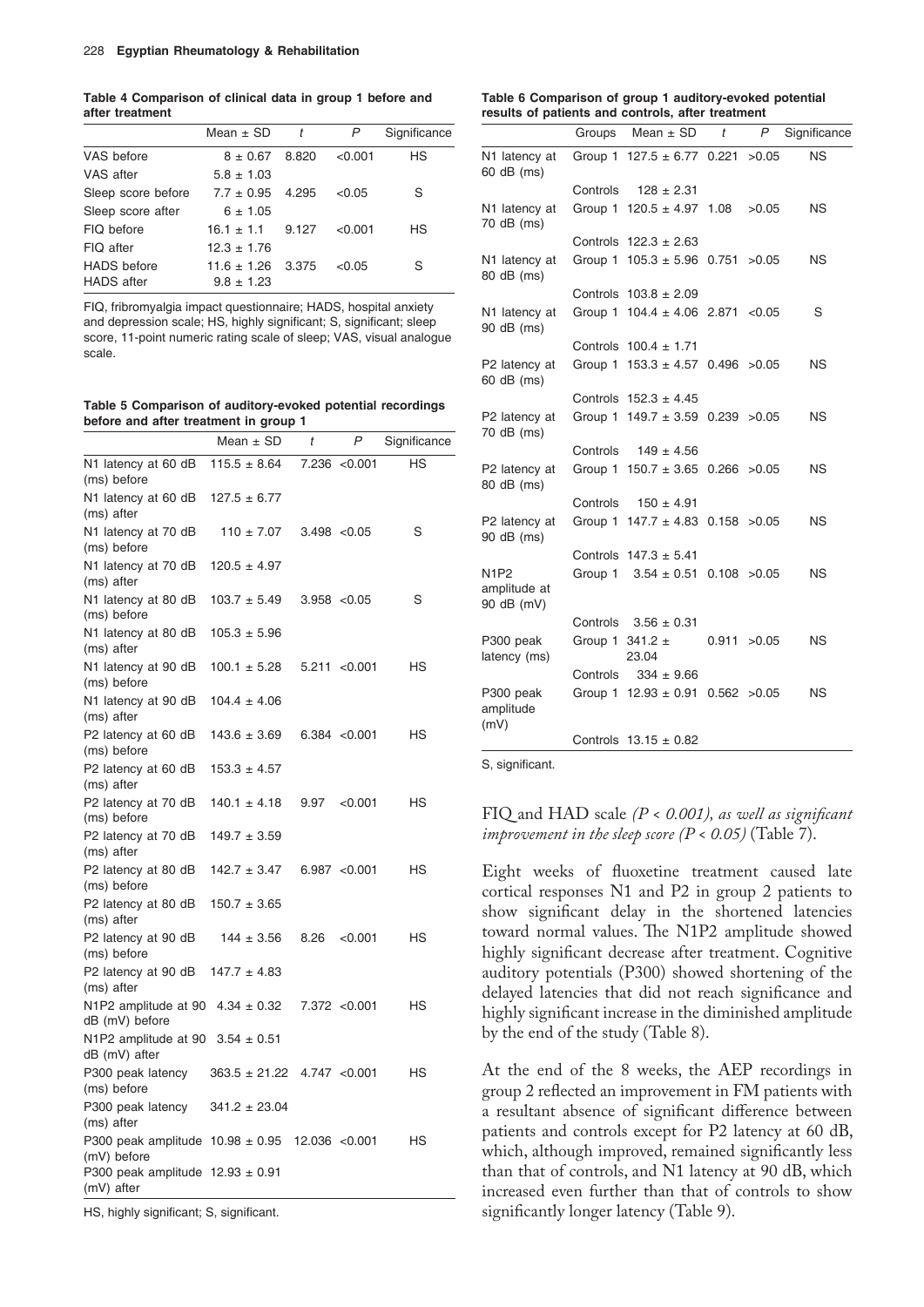**Table 7 Comparison of clinical data in group 2 before and after fluoxetine treatment**

|                    | Mean $\pm$ SD   | $\mathbf{t}$ | P       | Significance |
|--------------------|-----------------|--------------|---------|--------------|
| VAS before         | $8.2 \pm 0.63$  | 8.835        | < 0.001 | HS           |
| VAS after          | $5.9 \pm 0.99$  |              |         |              |
| Sleep score before | $7.9 \pm 1.1$   | 3.791        | < 0.05  | S            |
| Sleep score after  | $6.2 \pm 1.03$  |              |         |              |
| FIQ before         | $15.9 \pm 0.88$ | 10.062       | < 0.001 | HS           |
| FIQ after          | $12.9 \pm 1.37$ |              |         |              |
| <b>HADS</b> before | $11.7 \pm 1.16$ | 6.042        | < 0.001 | НS           |
| <b>HADS</b> after  | $9.8 \pm 0.79$  |              |         |              |

FIQ, fibromyalgia impact questionnaire; HADS, hospital anxiety and depression scale; HS, highly significant; S, significant; sleep score, 11-point numeric rating scale of sleep; VAS, visual analogue scale.

**Table 8 Comparison of group 2 auditory-evoked potential recordings before and after treatment**

|                                                                 | Mean $\pm$ SD     | t              | Ρ              | Significance |
|-----------------------------------------------------------------|-------------------|----------------|----------------|--------------|
| N1 latency at 60 dB<br>(ms) before                              | $115.5 \pm 6.43$  | 12.72          | < 0.001        | HS           |
| N1 latency at 60 dB<br>(ms) after                               | $126.8 \pm 5.79$  |                |                |              |
| N1 latency at 70 dB<br>(ms) before                              | $112.5 \pm 7.55$  |                | 3.628 < 0.05   | S            |
| N1 latency at 70 dB<br>(ms) after                               | $118.7 \pm 5.49$  |                |                |              |
| N1 latency at 80 dB<br>(ms) before                              | $99.5 \pm 4.09$   |                | 5.205 < 0.001  | НS           |
| N1 latency at 80 dB<br>(ms) after                               | $105.1 \pm 4.58$  |                |                |              |
| N1 latency at 90 dB<br>(ms) before                              | $96.2 \pm 4.34$   | 11.129 < 0.001 |                | НS           |
| N1 latency at 90 dB<br>(ms) after                               | $104.1 \pm 4.58$  |                |                |              |
| P2 latency at 60 dB<br>(ms) before                              | $140.8 \pm 4.87$  |                | 3.217 < 0.05   | S            |
| P2 latency at 60 dB<br>(ms) after                               | $146.1 \pm 3.69$  |                |                |              |
| P2 latency at 70 dB<br>(ms) before                              | $142.1 \pm 4.68$  |                | 9.696 < 0.001  | НS           |
| P2 latency at 70 dB<br>(ms) after                               | $149 \pm 3.97$    |                |                |              |
| P2 latency at 80 dB<br>(ms) before                              | $140.8 \pm 4.69$  |                | 3.586 < 0.05   | S            |
| P2 latency at 80 dB<br>(ms) after                               | $146.8 \pm 4.57$  |                |                |              |
| P2 latency at 90 dB<br>(ms) before                              | $141.8 \pm 4.87$  |                | 2.641 < 0.05   | S            |
| P2 latency at 90 dB<br>(ms) after                               | $144.6 \pm 3.09$  |                |                |              |
| N <sub>1</sub> P <sub>2</sub> amplitude at 90<br>dB (mV) before | $4.1 \pm 0.39$    |                | 5.217 < 0.001  | НS           |
| N1P2 amplitude at 90 $3.75 \pm 0.42$<br>dB (mV) after           |                   |                |                |              |
| P300 peak latency<br>(ms) before                                | $369 \pm 39.64$   |                | 1.727 > 0.05   | NS           |
| P300 peak latency<br>(ms) after                                 | $341.5 \pm 17.17$ |                |                |              |
| P300 peak amplitude $10.93 \pm 1.04$<br>(mV) before             |                   |                | 12.429 < 0.001 | НS           |
| P300 peak amplitude $13.35 \pm 1.06$<br>(mV) after              |                   |                |                |              |
|                                                                 |                   |                |                |              |

HS, highly significant; S, significant.

#### **Table 9 Comparison between group 2 auditory-evoked potentials and the control group, after treatment**

|                                                         |          | Groups Mean $\pm$ SD                   | t | P            | Significance |
|---------------------------------------------------------|----------|----------------------------------------|---|--------------|--------------|
| N1 latency at<br>60 dB (ms)                             |          | Group 2 $126.8 \pm 5.79$               |   | 0.609 > 0.05 | <b>NS</b>    |
|                                                         |          | Controls $128 \pm 2.31$                |   |              |              |
| N1 latency at<br>70 dB (ms)                             |          | Group 2 $118.7 \pm 5.49$ 1.976 > 0.05  |   |              | <b>NS</b>    |
|                                                         |          | Controls $122.3 \pm 2.63$              |   |              |              |
| N1 latency at<br>80 dB (ms)                             |          | Group 2 $105.1 \pm 4.58$               |   | 0.817 > 0.05 | <b>NS</b>    |
|                                                         |          | Controls $103.8 \pm 2.09$              |   |              |              |
| N1 latency at<br>90 dB (ms)                             |          | Group 2 $104.1 \pm 4.58$               |   | 2.393 < 0.05 | S            |
|                                                         |          | Controls $100.4 \pm 1.71$              |   |              |              |
| P2 latency at<br>60 dB (ms)                             |          | Group 2 $146.1 \pm 3.69$               |   | 3.392 < 0.05 | S            |
|                                                         |          | Controls $152.3 \pm 4.45$              |   |              |              |
| P2 latency at<br>70 dB (ms)                             |          | Group 2 $149 \pm 3.97$                 | 0 | >0.05        | <b>NS</b>    |
|                                                         |          | Controls $149 \pm 4.56$                |   |              |              |
| P2 latency at<br>80 dB (ms)                             |          | Group 2 $146.8 \pm 4.57$               |   | 1.153 > 0.05 | <b>NS</b>    |
|                                                         | Controls | $150 \pm 4.91$                         |   |              |              |
| P2 latency at<br>90 dB (ms)                             |          | Group 2 $144.6 \pm 3.09$ 1.199 $>0.05$ |   |              | <b>NS</b>    |
|                                                         |          | Controls $147.3 \pm 5.41$              |   |              |              |
| N1P2 amplitude Group 2 $3.75 \pm 0.42$<br>at 90 dB (mV) |          |                                        |   | 1.177 > 0.05 | <b>NS</b>    |
|                                                         |          | Controls $3.56 \pm 0.31$               |   |              |              |
| P300 peak<br>latency (ms)                               |          | Group 2 $341.5 \pm 17.17$ 1.204 > 0.05 |   |              | <b>NS</b>    |
|                                                         |          | Controls $334 \pm 9.66$                |   |              |              |
| P300 peak<br>amplitude (mV)                             |          | Group 2 $13.35 \pm 1.06$               |   | 0.468 > 0.05 | <b>NS</b>    |
|                                                         |          | Controls $13.15 \pm 0.82$              |   |              |              |

S, significant.

### **Group 3 results**

Comparison of clinical data among group 3 patients before and after a rehabilitation program of graded aerobic exercise over 8 weeks using a paired sample *t*-test revealed significant improvement among all administered tools except the FIQ for which improvement did not reach statistical significance (Table 10).

Late cortical responses at all the intensities assessed and cognitive auditory potentials showed improvement in group 3 after the rehabilitation program in different degrees. All the recordings reached statistical significance, except for P2 latency at 60 and 90 dB, which showed a delay in the shortened latency toward normal; yet, the difference did not reach statistical significance (Table 11).

After the 8-week rehabilitation program, the AEP recordings of group 3 showed an improvement in all recordings; yet, the statistical difference between the FM patients and healthy controls was still present in P2 latency at 60, 70, and 90 dB (Table 12).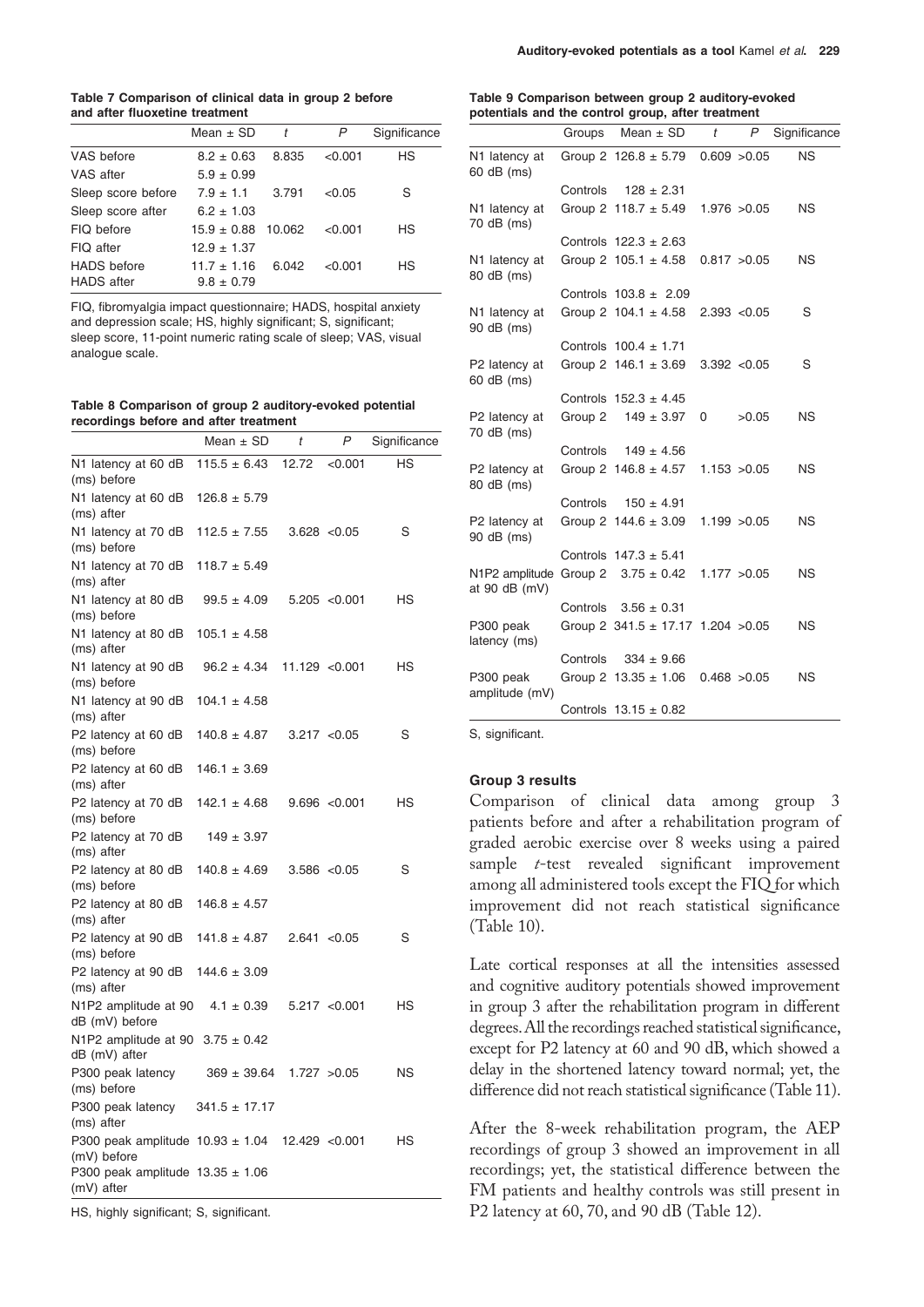**Table 10 Comparison of clinical data in group 3 before and after treatment**

|                    | Mean $\pm$ SD         | $\mathbf{t}$ | P       | Significance |
|--------------------|-----------------------|--------------|---------|--------------|
| VAS before         | $8.3 \pm 0.48$        | 4.63         | < 0.001 | HS           |
| VAS after          | $6.5 \pm 1.27$        |              |         |              |
| Sleep score before | $8.1 \pm 0.74$        | 3.597        | < 0.05  | S            |
| Sleep score after  | $6.4 \pm 0.97$        |              |         |              |
| FIQ before         | $14.4 \pm 3.13$ 1.449 |              | >0.05   | ΝS           |
| FIQ after          | $12.9 \pm 1.59$       |              |         |              |
| <b>HADS</b> before | $12.8 \pm 0.92$       | 6            | < 0.001 | HS           |
| <b>HADS</b> after  | $10.4 \pm 0.84$       |              |         |              |

FIQ, fibromyalgia impact questionnaire; HADS, hospital anxiety and depression scale; HS, highly significant; S, significant; sleep score, 11-point numeric rating scale of sleep; VAS, visual analogue scale.

**Table 11 Comparison of auditory-evoked potential recordings before and after treatment in group 3**

|                                                                 | Mean $\pm$ SD     | t              | P             | Significance |
|-----------------------------------------------------------------|-------------------|----------------|---------------|--------------|
| N1 latency at 60 dB<br>(ms) before                              | $115.5 \pm 9.85$  | 4              | < 0.05        | S            |
| N1 latency at 60 dB<br>(ms) after                               | $121.5 \pm 7.47$  |                |               |              |
| N1 latency at 70 dB<br>(ms) before                              | $109 \pm 7.38$    |                | 3.364 < 0.05  | S            |
| N1 latency at 70 dB<br>(ms) after                               | $116.1 \pm 7.67$  |                |               |              |
| N1 latency at 80 dB<br>(ms) before                              | $102.4 \pm 4.95$  | 2.799 < 0.05   |               | S            |
| N1 latency at 80 dB<br>(ms) after                               | $105.2 \pm 3.39$  |                |               |              |
| N1 latency at 90 dB<br>(ms) before                              | $97.3 \pm 3.89$   |                | 4.236 < 0.05  | S            |
| N1 latency at 90 dB<br>(ms) after                               | $104.8 \pm 4.87$  |                |               |              |
| P2 latency at 60 dB<br>(ms) before                              | $140.8 \pm 7.51$  |                | 1.913 > 0.05  | NS           |
| P2 latency at 60 dB<br>(ms) after                               | $142.5 \pm 7.44$  |                |               |              |
| P2 latency at 70 dB<br>(ms) before                              | $142.4 \pm 4.33$  |                | 3.207 < 0.05  | S            |
| P2 latency at 70 dB<br>(ms) after                               | $149.2 \pm 2.86$  |                |               |              |
| P2 latency at 80 dB<br>(ms) before                              | $140.7 \pm 4.72$  | 3.85           | < 0.05        | S            |
| P2 latency at 80 dB $146.9 \pm 4.63$<br>(ms) after              |                   |                |               |              |
| P2 latency at 90 dB<br>(ms) before                              | $141 \pm 6.34$    | 2.216 > 0.05   |               | ΝS           |
| P2 latency at 90 dB<br>(ms) after                               | $144.5 \pm 3.69$  |                |               |              |
| N <sub>1</sub> P <sub>2</sub> amplitude at<br>90 dB (mV) before | $3.99 \pm 0.39$   |                | 3.243 < 0.001 | НS           |
| N1P2 amplitude at<br>90 dB (mV) after                           | $3.8 \pm 0.42$    |                |               |              |
| P300 peak latency<br>(ms) before                                | $348.5 \pm 14.15$ |                | 5.468 < 0.001 | НS           |
| P300 peak latency<br>(ms) after                                 | $334.5 \pm 9.26$  |                |               |              |
| P300 peak amplitude $10.6 \pm 1.18$<br>(mV) before              |                   | 11.207 < 0.001 |               | НS           |
| P300 peak amplitude $12.21 \pm 1.23$<br>(mV) after              |                   |                |               |              |

HS, highly significant; S, significant.

#### **Table 12 Comparison between group 3 auditory-evoked potentials and the control group, after treatment**

|                                                                     | Groups | Mean $\pm$ SD                         | t | P | Significance |
|---------------------------------------------------------------------|--------|---------------------------------------|---|---|--------------|
| N1 latency at<br>60 dB (ms)                                         |        | Group 3 $121.5 \pm 7.47$ 2.629 < 0.05 |   |   | S            |
|                                                                     |        | Controls $128 \pm 2.31$               |   |   |              |
| N1 latency at<br>70 dB (ms)                                         |        | Group 3 $116.1 \pm 7.67$ 2.418 < 0.05 |   |   | S            |
|                                                                     |        | Controls $122.3 \pm 2.63$             |   |   |              |
| N1 latency at<br>80 dB (ms)                                         |        | Group 3 $105.2 \pm 3.39$ 1.112 > 0.05 |   |   | <b>NS</b>    |
|                                                                     |        | Controls $103.8 \pm 2.09$             |   |   |              |
| N1 latency at<br>90 dB (ms)                                         |        | Group 3 $104.8 \pm 4.87$ 2.696 < 0.05 |   |   | S            |
|                                                                     |        | Controls $100.4 \pm 1.71$             |   |   |              |
| P2 latency at<br>60 dB (ms)                                         |        | Group 3 $142.5 \pm 7.44$ 3.575 < 0.05 |   |   | S            |
|                                                                     |        | Controls $152.3 \pm 4.45$             |   |   |              |
| P2 latency at<br>70 dB (ms)                                         |        | Group 3 $149.2 \pm 2.86$ 0.118 > 0.05 |   |   | ΝS           |
|                                                                     |        | Controls $149 \pm 4.56$               |   |   |              |
| P2 latency at<br>80 dB (ms)                                         |        | Group 3 $146.9 \pm 4.63$ 1.453 > 0.05 |   |   | <b>Ns</b>    |
|                                                                     |        | Controls $150 \pm 4.91$               |   |   |              |
| P2 latency at<br>90 dB (ms)                                         |        | Group 3 $144.5 \pm 3.69$ 1.352 > 0.05 |   |   | ΝS           |
|                                                                     |        | Controls $147.3 \pm 5.41$             |   |   |              |
| N1P2 amplitude Group 3 $3.8 \pm 0.42$ 1.454 > 0.05<br>at 90 dB (mV) |        |                                       |   |   | ΝS           |
|                                                                     |        | Controls $3.56 \pm 0.31$              |   |   |              |
| P300 peak<br>latency (ms)                                           |        | Group 3 $334.5 \pm 9.26$ 0.118 > 0.05 |   |   | ΝS           |
|                                                                     |        | Controls $334 \pm 9.66$               |   |   |              |
| P300 peak<br>amplitude (mV)                                         |        | Group 3 $12.21 \pm 1.23$ 2.011 > 0.05 |   |   | ΝS           |
|                                                                     |        | Controls $13.15 \pm 0.82$             |   |   |              |
|                                                                     |        |                                       |   |   |              |

S, significant.

### **Discussion**

FM is a common chronic widespread pain disorder. Extensive research suggests that the chronic widespread pain characteristic of FM is neurogenic in origin. The pain seems to result from neurochemical imbalances in the central nervous system that lead to a 'central amplification' of pain perception characterized by allodynia (a heightened sensitivity to stimuli that are not normally painful) and hyperalgesia (an increased response to painful stimuli) [18].

Furthermore, many FM patients experience sensitivity to loud noises, bright lights, odors, and chemicals. These symptoms of generalized sensitivity to multiple stimuli account for a significant number of FM patients who can be classified as having 'multiple chemical sensitivities' [19].

At present, there is neither a laboratory test nor an imaging technique that can set apart people who suffer from FM from healthy controls. This lack of an objective marker has hampered FM recognition and research. A biomarker is defined as a characteristic that can be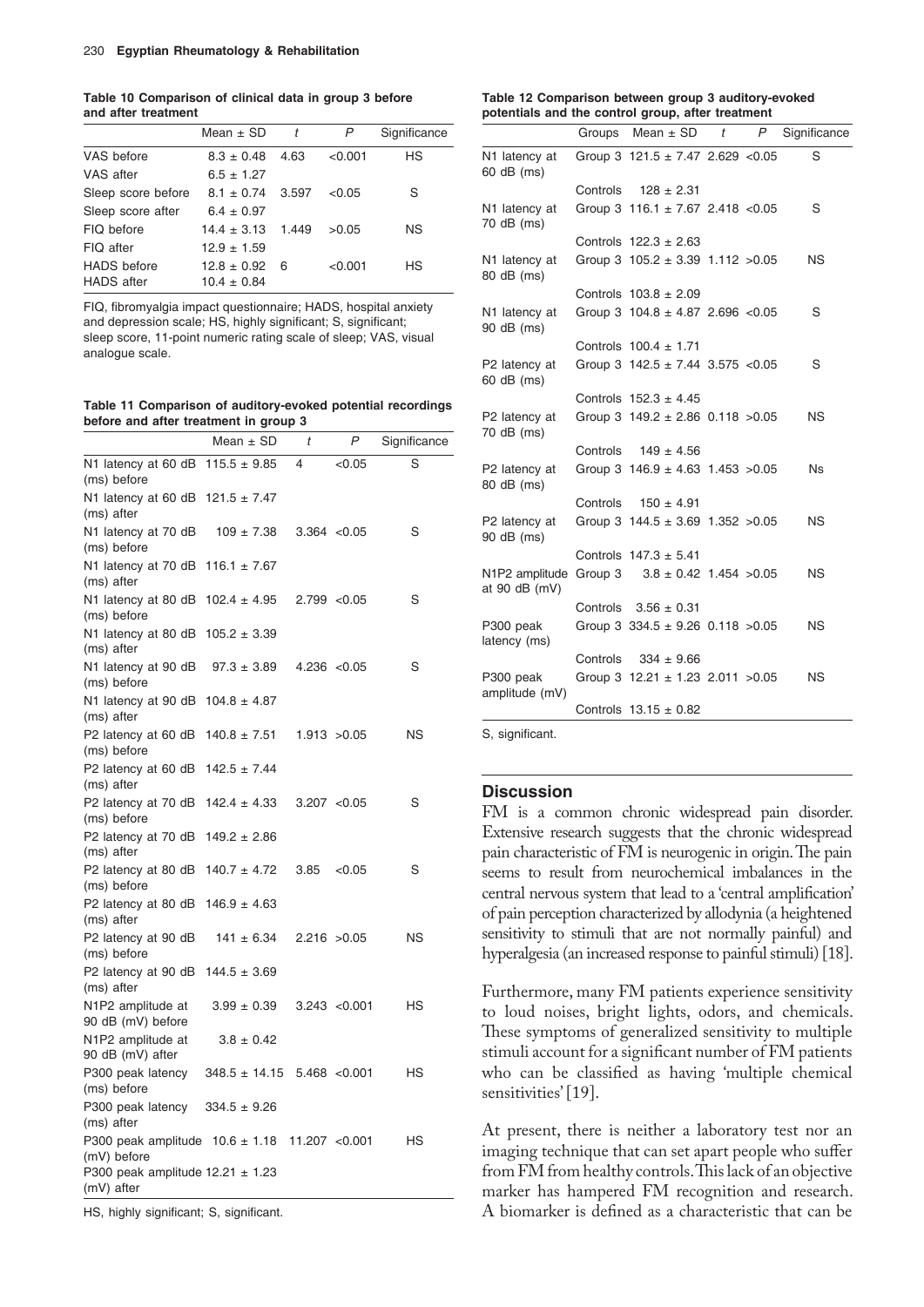objectively measured and evaluated as an indication of normal or pathogenic processes or pharmacological responses to a therapeutic intervention [20]. AEPs are brain waves generated upon stimulation with sounds. They reflect the ability of the brain to discriminate, classify, and memorize the significance of exogenous stimuli [21].

Results of this study show a statistically significant shortening of latencies of the late AEPs at all studied sound intensities, except the mean values of N1 at 70 and 80 dB, at which the latencies, although shortened, did not reach statistical significance. We also report significantly higher N1P2 amplitudes at 90 dB in FM patients compared with healthy controls. Our findings agree with those of Carrillo *et al.* [22] and Hollins *et al.* [23]. These groups showed that FM patients generally have shorter latencies and larger amplitudes in all responses.

The latency reductions and higher amplitudes of late AEPs found in FM patients here suggest that FM patients may have increased attention or anticipation to auditory stimuli, a result that fits well with the generalized hypervigilance hypothesis. As originally defined, hypervigilance is 'a readiness to select out and respond to a certain type of weak or infrequent stimulus from the external or internal environment' (which is the same as in our study hypothesis; we use the infrequent type). On the basis of our findings and those of González *et al.* [4] with respect to the AEP amplitudes, we may conclude that FM patients are especially hypervigilant for intense stimuli [4].

Latency reduction and increased amplitude of AEPs in FM patients can also be in accordance with a consistent body of evidence pointing to deficient inhibitory mechanisms in FM patients, especially with respect to the modulation of sensitivity to pain. By means of conditioned stimulus, it has been shown that FM patients have deficient diffuse noxious inhibitory controls [24].

P300 is the late component of AEP, which is a repeatable, relatively inexpensive, and useful method for the assessment of cognitive ability in normal individuals and in patients with neuropsychiatric disorders [25]. Our study reports that there was a high statistically significant decrease in amplitude and a significant increase in P300 latency when compared with controls. These findings agree with the results obtained by Ozgocmen *et al.* [26]. Park *et al.* [27] confirmed the value of P300 in FM and its relation to cognitive abilities such as information processing, recognition memory, working memory function, free recall, verbal fluency, and psychiatric scales and provided evidence that longer latencies and smaller amplitudes of P300 as

the late component of AEPS are found in FM patients as compared with age-matched controls, which reflects defects in these higher functions.

The three groups of patients showed no significant difference with respect to the clinical, laboratory, and AEPs, verifying the random choice of patients among the groups.

On comparing the clinical data in group 1 before and after treatment with 150 mg pregabalin daily for 8 weeks, we found significant improvement in the sleep score and HADS, whereas this improvement was highly significant with respect to VAS and FIQ. This is in accordance with the results of Häuser *et al.* [28] and of Siler *et al.* [29], who found significant improvement in patients with respect to sleep score, HADS, VAS, and FHAQ with pregabalin treatment. This may be because of the ability of pregabalin to improve pain, sleep, and psychological scores in FM patients [30,31].

Values of AEPS before and after treatment in group 1 showed significant improvement in N1 latency at 70 and 80 dB after treatment and a highly significant improvement in all other values, whether late-latency AEPs or P300.

This study shows that pregabalin 150 mg daily for 8 weeks improves the values of late-latency AEPs, rendering them closer to the values in healthy controls. Hence, after treatment with pregabalin all values of late AEPs showed nonsignificant difference as compared with control, except N1 latency at 90 dB, which exceeded normal values. This demonstrates the success of pregabalin in improving the hypervigilance, which is in accordance with the finding of González *et al.* [4]. Improvement in hypervigilance as a part of central sensitization by pregabalin is due to its mechanism of action that causes a decrease in excitatory neurotransmitters such as glutamate and substance P [32].

In this study, pregabalin significantly improved the amplitude and latency of the late component P300. Ozgocmen *et al.* [26] agreed with these findings and added that FM patients after treatments showed nearnormal amplitude and latency of P300 together with an improvement in cognitive abilities and psychiatric scales of FM, reinforcing the evidence of the value of P300 as a follow-up tool for the assessment of cognitive performance in FM patients.

In FM patients who received fluoxetine 20 mg/day for 8 weeks (group 2), the clinical data before and after treatment revealed highly significant improvement with respect to VAS, FIQ, and HAD. There was significant improvement with respect to sleep score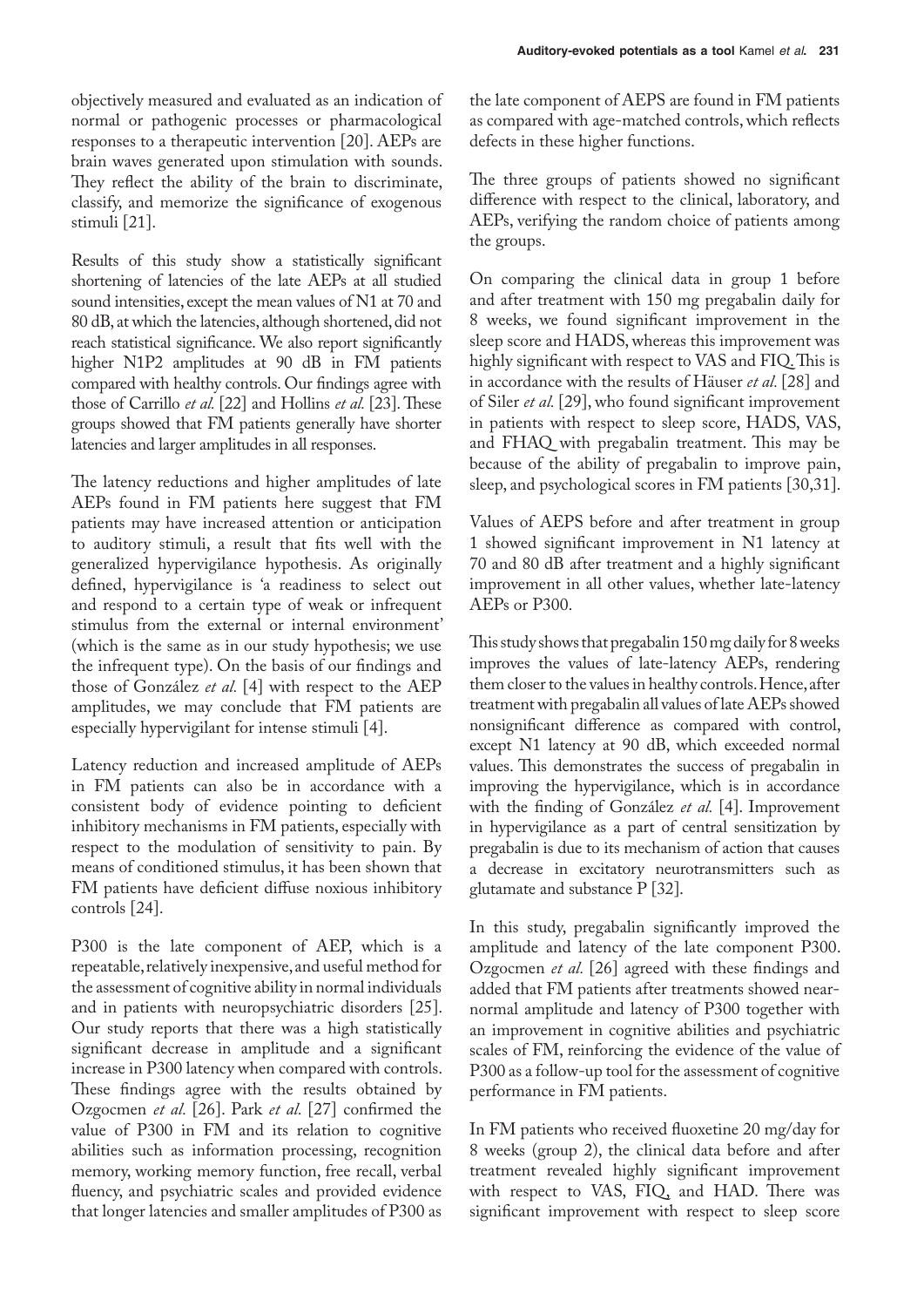as well. These findings are in accordance with those of Uçeyler *et al.* [33] and Wilcke and Clauw [34], who found that fluoxetine improves pain scores and impacts clinical scores and psychiatric scores significantly after treatment because of its mechanism of action that depends on slow reuptake of serotonin and norepinephrine. This confirms the effectiveness of fluoxetine in pain reduction and sleep improvement, besides its action as an antidepressant [35].

On comparing late-latencyAEPs before and after treatment, there was a highly significant improvement in the results after treatment with respect to N1 latency at 60, 80, and 90 dB, P2 latency at 70 dB, and N1P2 amplitude at 90 dB. In addition, there was a significant improvement with respect to N1 latency at 70 dB and P2 latency at 60, 80, and 90 dB.

Group 2 late-latency AEPs after treatment showed absence of significant difference compared with healthy controls at all studied values except P1 latency at 90 dB, for which the increase in latency exceeded normal, and at P2 latency after exposure to a sound of 60 dB intensity, for which improvement failed to reach statistical significance.

The cognitive response showed highly significant improvement in P300 amplitude and also an improvement that did not reach statistical significance in P300 latency. Yet, both P300 latency and amplitude were not statistically different from the values recorded in healthy individuals by the end of the study.

The results of group 2 demonstrate that treatment with fluoxetine caused marked improvement in the patients' values, which became close to control values. Hence, we can conclude that fluoxetine treatment in FM patients improves both hyperalgesia and cognitive function.

The effect of the rehabilitation program on FM patients who performed graded aerobic exercise for 8 weeks with respect to clinical data before and after treatment showed a highly significant difference with respect to VAS and HADS and a significant improvement in the sleep score, whereas improvement in FIQ did not reach statistical significance.

These results are in accordance with the findings of Häuser *et al.* [28] who reported that exercise may ease the symptoms of FM and improve pain scores and psychiatric scores, but in contrast to our results they found that exercise significantly improves the clinical impact of FM. This dissimilarity may be due to close observation in our study, as we used a detailed questionnaire and not the global effect of the disease

as used by Häuser and colleagues, who applied the visual analogue scale to measure the effect of the disease. In addition, in our study we used a graded program tailored for each patient individually and not a fixed program as used by Häuser *et al.* [36] in their study.

With respect to the effect of the rehabilitation program on late AEPs, all studied recordings showed significant improvement, except P2 latency at 60 and 90 dB, in which increase in latency did not reach statistical significance. We found a highly significant difference with respect to P300 latency and amplitude. This indicates that exercise improves all intellectual function in FM patients (both hypervigilance and cognitive).

On comparing the post-treatment results of AEP values (both late latency and cognitive P300) with those of healthy controls, near-normal values were achieved with absence of significant difference except for N1 latency at 60 and 70 dB and P2 latency at 60 dB. N1 latency at 90 dB was even larger than normal readings to ensure improvement in all indicators of hypervigilance.

The use of rehabilitation alone in the treatment of FM resulted in the least improvement in both clinical parameters and AEP values among the three groups, suggesting the need for combining medication with rehabilitation in these patients.

Our findings in all three groups of patients and after studying the changes in AEP values before and after treatment, which happened together with the changes in clinical assessment parameters, suggest that both late and extended late AEPs can be used to monitor the patients' improvement in FM, as they reflect changes in hypervigilance and cognitive function successfully.

### **Conclusion**

Improvement in the different symptoms of FM is closely associated with improvement in the late cortical and cognitive components of AEPs, which provides evidence of the value of AEP as a simple, noninvasive, objective, and reproducible follow-up tool for assessment of hypervigilance and cognitive function in FM patients.

**Acknowledgements Conflicts of interest** There are no conflicts of interest.